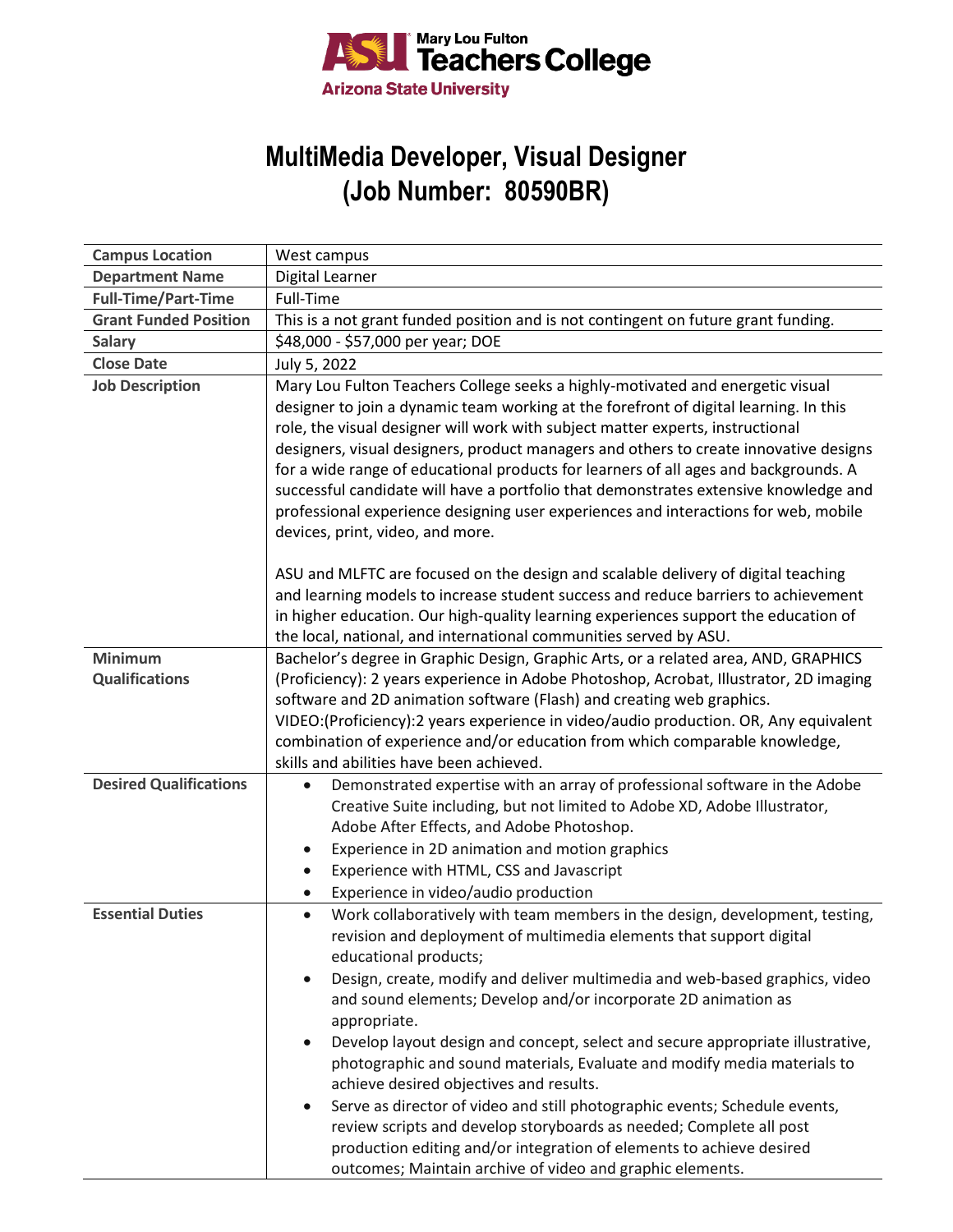

|                             | Remain abreast of technology directions, initiatives and trends within scope<br>$\bullet$      |
|-----------------------------|------------------------------------------------------------------------------------------------|
|                             | of expertise to provide ideas, guidance and recommendations.                                   |
|                             | Test new multimedia technologies and evaluate application to educational                       |
|                             | products.                                                                                      |
|                             | Mentor and cross-train other team members in areas of knowledge as                             |
|                             | appropriate.                                                                                   |
| <b>Working Environment</b>  | Activities are primarily performed in a regular, climate-controlled office setting             |
|                             | subject to extended periods of sitting, standing, walking; visual acuity and manual            |
|                             | dexterity associated with daily use of desktop computer; bending, stooping, reaching           |
|                             | and lifting up to 20 pounds; ability to clearly communicate verbally in English, read,         |
|                             | write, see, and hear to perform essential duties; regular review of completed tasks.           |
|                             |                                                                                                |
|                             | ASU is a diverse enterprise with a wide variety of work and learning modes, locations          |
|                             | and a commitment to sustainability, innovation and employee work-life balance. We              |
|                             | are determined to maintain our position as an employer of choice in a competitive              |
|                             | labor market.                                                                                  |
|                             |                                                                                                |
|                             | <b>Flexible work options</b>                                                                   |
|                             | Alternative work schedules can include four, 10-hour workdays in a                             |
|                             | workweek; a nine-day, 80-hour schedule over two workweeks for exempt                           |
|                             | employees only; and staggered start and stop times.                                            |
|                             | Hybrid work is an arrangement where employees spend a minimum of 60%                           |
|                             | of their regular workweek at their primary ASU work location. Dean or vice                     |
|                             | president-level approval is required.                                                          |
| <b>Department Statement</b> | ASU's Mary Lou Fulton Teachers College creates knowledge, mobilizes people, and                |
|                             | takes action to improve education. Nationally recognized as a leader in teacher                |
|                             | preparation, leadership development and scholarly research, Mary Lou Fulton                    |
|                             | Teachers College prepares over 7,600 educators annually. MLFTC faculty create                  |
|                             | knowledge by drawing from a wide range of academic disciplines to gain insight into            |
|                             | important questions about the process of learning, the practice of teaching and the            |
|                             | effects of education policy. MLFTC mobilizes people through bachelor's, master's               |
|                             | and doctoral degree programs, through non-degree professional development                      |
|                             | programs and through socially embedded, multilateral community engagement.                     |
|                             | MLFTC takes action by bringing people and ideas together to increase the capabilities          |
|                             | of individual educators and the performance of education systems.                              |
|                             | Aligned with ASU's commitment to justice, equity, diversity and inclusion, MLFTC is            |
|                             | committed to advancing systemic equity in our curricula, programming and                       |
|                             | institutional relationships. The college's core value of <b>Principled Innovation</b> connects |
|                             | individual decision making to the pursuit of systemic equity.                                  |
| <b>ASU Statement</b>        | Arizona State University is a new model for American higher education, an                      |
|                             | unprecedented combination of academic excellence, entrepreneurial energy and                   |
|                             | broad access. This New American University is a single, unified institution                    |
|                             | comprising four differentiated campuses positively impacting the economic, social,             |
|                             | cultural and environmental health of the communities it serves. Its research is                |
|                             | inspired by real world application blurring the boundaries that traditionally                  |
|                             | separate academic disciplines. ASU serves more than 80,000 students in                         |
|                             | metropolitan Phoenix, Arizona, the nation's fifth largest city. ASU champions                  |
|                             | intellectual and cultural diversity, and welcomes students from all fifty states and           |
|                             | more than one hundred nations across the globe.                                                |